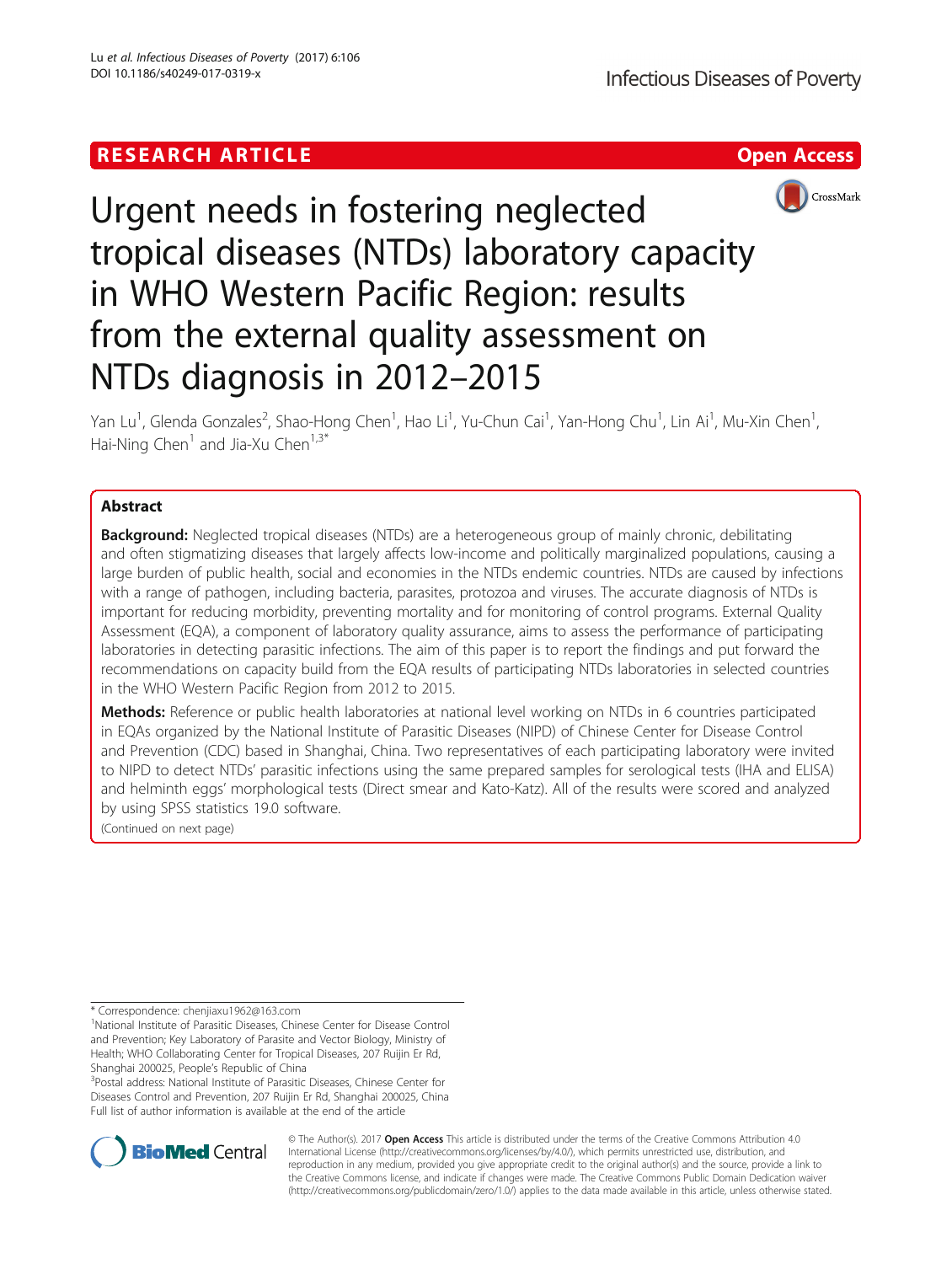#### (Continued from previous page)

**Results:** The percentage of participants who had EQA score  $\geq 60$  during 2012–2015 for direct smear test were 80.00% (2012), 71.43% (2013), 100% (2014) and 75.00% (2015), whereas for Kato-Katz test were 80.00% (2012), 57.14% (2013), 100% (2014) and 37.50% (2015), respectively. The detection rate of helminth eggs varied in different species, with Ascaris lumbricoides being the highest at 94.07% in average. All laboratories did very well with ELISA tests as shown by the high scores in all four years except Lab A in the first and last EQA. For the positive or negative judgments of serum samples, the total coincidence rates of ELISA between 2012 and 2015 were 90.00%, 99.29%, 94.29% and 98.75%, respectively. While the total coincidence rates of IHA were respectively 100%, 95.00%, 90.00% and 97.50%. However, detecting low levels of serum antibody remained problematic for IHA when the titres of samples were taken into consideration.

**Conclusion:** This study demonstrate that EQA scheme have been beneficial to the participating laboratories. The EQA programme identifies certain deficiencies which were needed to overcome and improved the laboratories' performance in helminthiasis diagnosis. However, further optimization of accuracy and uniformity in NTDs diagnosis remains a big challenge.

Keywords: Neglected tropical diseases, Diagnosis, External quality assessment, Western Pacific Region

#### Multilingual abstracts

Please see Additional file [1](#page-6-0) translations of the abstract into the five official working languages of the United Nations.

#### Background

Neglected tropical diseases (NTDs) are a heterogeneous group of mainly chronic, debilitating and often stigmatizing diseases that largely affects low-income and politically marginalized people living in rural and urban areas of tropical and subtropical countries, especially in developing regions of sub-Saharan Africa, Asia, and Latin America [\[1](#page-7-0)–[3](#page-7-0)].

Currently, there are 17 NTDs prioritized by the World Health Organization (WHO) [\[1](#page-7-0)]. These NTDs are endemic in 149 countries and affect an estimated 1.4 billion people. NTDs constitute a very significant burden on the already strained public health systems, social and the economies of many developing countries, therefore may trap people in a vicious cycle of poverty and disease [[4, 5\]](#page-7-0). These diseases are also associated with disfigurement or other sequelae of long-term illness, negative effects on the course and outcome of pregnancy, delayed physical and intellectual development during childhood and reduced productive capacity in older age [\[2](#page-7-0)].

The causative agents of NTDs (henceforth NTD pathogens) represent a wide phylogenetic sampling of parasites, protozoa, viruses and bacteria. The main parasitic NTDs include cystiercosis, dracunculiasis, echinococcosis, foodborne trematodiasis (i.e. clonorchiasis, fasciolasis, intestinal fluke infections, ophisthorciasis, paragonimiasis), human African trypanosomiasis, leishmaniasis, lymphatic filariasis, onchocerciasis, schistosomiasis and soiltransmitted helminthiasis (STH, i.e. ascariasis, hookworm infection, strongyloidiasis, trichuriasis) [\[3, 6](#page-7-0), [7\]](#page-7-0).

The NTDs still top the list of health crises in the developing countries. In fact, the burden of infectious diseases in Asia Pacific is second only to that of sub-Saharan Africa [[8](#page-7-0)]. The World Health Organization Regional Office for the Western Pacific (WHO-WPRO) groups together 37 countries and areas, stretching from China and Mongolia in the North and West, to New Zealand and the Pitcairn Islands in the South and East. The region is home to a range of NTDs, and these helminth NTDs put the highest number of people at risk of infection and cause the highest burden due to NTDs in this region [\[9](#page-7-0)].

The reliable, sensitive and practical diagnosis of NTDs is important for adequate patient management and for monitoring of control programs. Detection of eggs or larvae and protozoan cysts or trophozoites in feces (sputum, blood, or urine) is the most commonly used approach for the diagnosis of intestinal helminthes and protozoan infections. Several parasitological diagnostic methods are available, such as direct smear method, Kato-Katz thick smears method, sedimentation techniques, the formalin-ethyl-acetate technique, and FLOTAC technique, etc. [\[10](#page-7-0)]. The Kato-Katz method, based on duplicate slides, has been the gold standard technique for the detection and quantification of STH and intestinal trematode infections globally and is recommended by WHO for the detection of these infections [[11\]](#page-7-0). Immunodiagnosis (indirect diagnosis) with higher sensitivity and ease of use over stool examination is applicable for most of the NTDs. Therefore, different types of immunological tests (indirect hemagglutination assays (IHA), indirect fluorescence antibody test (IFAT), enzyme linked immunosorbent assay (ELISA), immunoblotting, etc.) are used in the laboratory diagnosis of parasitic infections, and many immunodiagnostic kits are commercially available at present.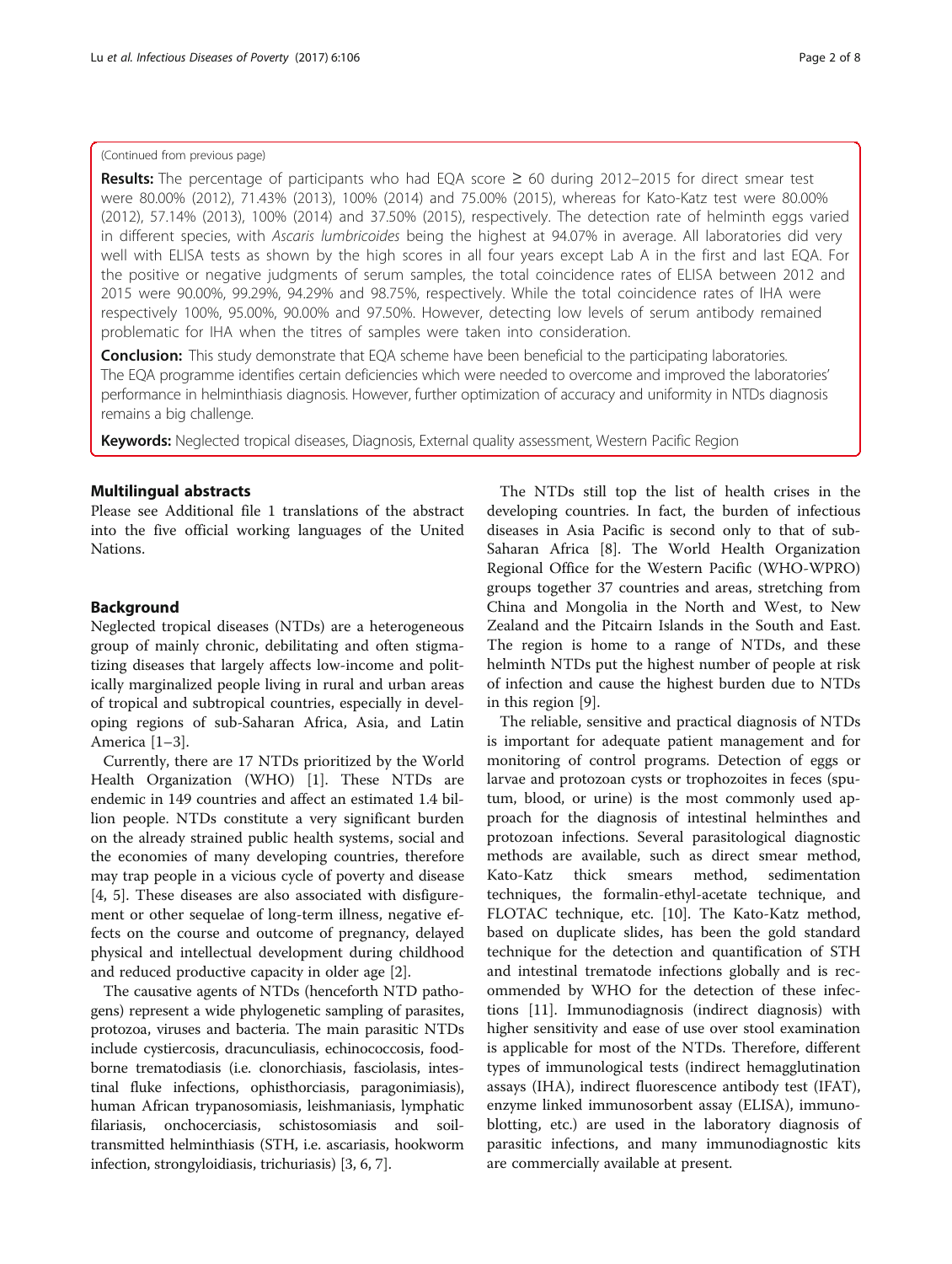Accurate and timely diagnosis of NTDs reduces morbidity, prevents mortality and enables national NTD programmes to have a reliable mapping and surveillance of NTDs to scale up interventions. To achieve continuous accuracy and quality improvement of diagnosis, external quality assessment (EQA) is commonly used by laboratories, which an EQA provider distributes blinded panels to laboratories for detection and then analyses and reports the results. Access to quality diagnosis is also one of the critical components of the Regional Action Plan for Neglected Tropical Diseases in the Western Pacific Region (2012–2016) [[12\]](#page-7-0). Thus, the National Institute of Parasitic Diseases (NIPD) of China CDC based in Shanghai, China, a WHO Collaborating Centre for Tropical Diseases, has initiated an annual regional EQA of national reference or public health laboratories in detecting NTDs' parasitic infections in 2012. The EQA is funded by WHO and the goal is to assess the performance of the participating laboratories in detecting parasitic infections. This article reports the findings and put forward the recommendations on capacity build from the EQA results of NTDs laboratories in the WHO Western Pacific Region from 2012 to 2015.

#### Methods

#### Participating laboratories

Nine laboratories working on NTDs in 6 countries invited for the EQAs were pre-selected by WHO. These are: 1) National Center for Parasitology, Entomology and Malaria Control Program, Cambodia, 2) Center of Malariology, Parasitology and Entomology in Lao PDR, 3) University of Malaya in Kuala Lumpur, Malaysia, 4) Research Institute for Tropical Medicine in the Philippines, 5) National Institutes of Malariology, Parasitology and Entomology, Hanoi, Viet Nam, 6) Institute of Malariology, Parasitology and Entomology Ho Chi Minh City, Viet Nam, 7) Institute of Malariology Parasitology and Entomology Quy Nhon, Viet Nam, 8) Anhui Provincial Institute of Parasitic Diseases, China, 9) Jiangxi Provincial Institute of Parasitic Diseases, China. The criteria for selection was reference or public health laboratories at national level working on NTDs diagnosis.

The EQAs implemented by NIPD had no subscription or enrollment fees. Letters of invitation were sent to national reference or public health laboratories and they signified their participation through email at no cost. Upon signifying participation, laboratories nominated two staffs to travel to NIPD for a 2-day laboratory assessment. In order to have comparable results, participants should be of the same level. Mid-level staffs, with working experience of 5–10 years, were selected to attend the EQAs.

#### Samples preparation

The following important parasite eggs in stool were used in the EQA from 2012 to 2015: (a) Ascaris lumbricoides, (b) Clonorchis sinensis, (c) Enterobius vermicularis, (d) Fasciolopsis buski, (e) hookworm, (f) Hymenolepis nana, (g) Paragonimus westermani, (h) Schistosoma japonicum, (i) Spirometra mansoni, (j) Taenia spp., and (k) Trichuris trichiura. All eggs were collected by NIPD. For each species, Kato-Katz thick smears were prepared ahead of time, then the Kato-Katz slides and direct smear slides were examined blind by two trained technicans from NIPD before the EQAs. There were two panels of serum, one to test for IHA and another for ELISA. Each panel consisted of 20 serum samples. The panels were prepared using sera of patients with schistosomiasis (positive samples) and sera for controls (negative samples), which were selected from a sera bank of NIPD. The diagnosis of schistosomiasis was made by the Kato-Katz method for schistosome eggs in the feces. Six smears from two consecutive stool samples were examined and the results were recorded as eggs per gram feces (EPG). The EPG of schistosomiasis patients were among 16–500. The titre (1:40, 1:20 and 1:10) of serum samples of patients with schistosomiasis were determined in advance by using a commercial anti-Schistosoma antibody IHA kit (Anhui Anji Pharmaceutical Science and Technology Co. Ltd). The normal sera were anonymous samples from healthy people living in Shanghai where no reported of schistosomiasis and were screened by the commercial IHA kit and anti-S. japonicum IgG ELISA kit (Shenzhen Combined Biotech Co., Ltd). All experiments were repeated for three times to ensure the reliability of the results. Standard operating procedures (SOPs), forms and other relevant tools used during the assessment were prepared by NIPD.

#### Proficiency testing

Staffs from participating laboratories performed serological tests (IHA and ELISA) and helminth eggs' morphological tests (direct smear and Kato-Katz) according to the SOPs at the laboratories of NIPD on the same day. Ten specimens for Kato-Katz examination were processed and prepared, only microscopic examination of slides was involved in the assessment. Fecal smear specimens were in 10 microcentifuge tubes with fecal suspensions. The IHA test kit (Anhui Anji Pharmaceutical Science and Technology Co. Ltd) and ELISA test kit (Shenzhen Combined Biotech Co., Ltd) were commercial, standardized products.

#### Evaluation of the results

The results from each laboratory were scored according to the following criteria. 1) IHA: A full score of 100 including 5 score of each serum was set up. If one sample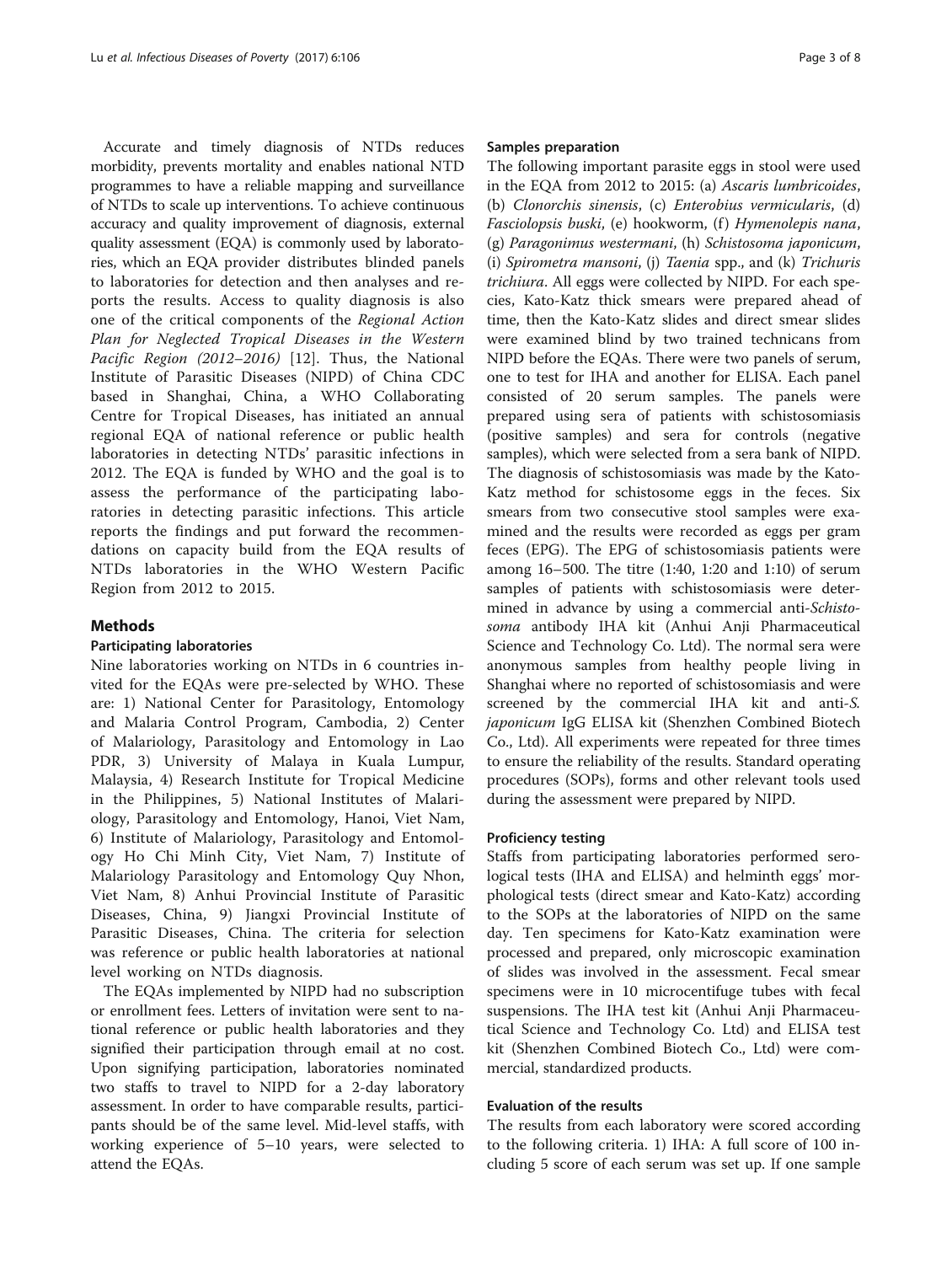was misjudged (positive or negative), then a score of 5 was deducted. If only the titre of one sample was misjudged, then a score of 2.5 was deducted. 2) ELISA: A full score of 100 was set up for the reading the results of each serum sample, including 5 score of each serum. If one sample was misjudged (positive or negative), then a score of 5 was deducted. 3) Direct smear or Kato-Katz: The full score was 100 comprising of 10 for each correct slide separately. When the type of eggs was misjudged, then the full score could not be obtained. Cut-off point for passing was set at 60 for the 4 diagnostic methods used in the EQA.

#### Data analysis

The data collected were entered into a Microsoft Excel worksheet and analyzed using SPSS statistics 19.0 software package (IBM, USA). Categorical variable was analyzed using Chi-square test or fisher's exact test with the two-tailed,  $P$  value <0.05 was considered to a significant difference.

#### Results

#### Comparison of the results between four EQAs

Same tests were used in all rounds of EQA for NTD laboratories. All the tests results acquired by helminth eggs' morphological tests and serological tests were scored and analyzed. Table 1 summarizes the scores of the laboratories from the 4 EQAs conducted, the results of each laboratory was reported in an anonymous way.

Lab A scored high in IHA test in the first round of EQA (2012) while failed three other tests. ELISA, direct smear and Kato-Katz test results all improved but IHA declined from 97.5 to 77.5 in the second EQA (2013). They passed the helminth eggs' morphological tests (direct smear and Kato-Katz) and serological tests (IHA and ELISA) in the third EQA (2014) but were not able to

Table 1 Comparison of EQA results of laboratories

participate in the fourth EQA (2015). Lab B wasn't able to participate in 2012 and they did not score well in 2013 as they failed the direct smear and Kato-Katz tests. However their scores improved in 2014, passing all 4 tests. But, they failed two tests (direct smear and Kato-Katz) again in 2015. Lab C received a perfect score with ELISA test in all four years but failed in 2 consecutive years (2013 and 2014) in IHA test. They score well in ELISA, IHA and direct smear, but failed in Kato-Katz in 2015. Lab D passed all tests since 2012, they also got perfect scores (direct smear-100, Kato-Katz 100, ELISA-100 and IHA-97.50) in 2015. Lab E consistently scored a perfect score of 100 in ELISA test from 2012 to 2015. Their scores for IHA and direct smear improved in the fourth EQA, whereas their score for Kato-Katz tests continuously decreased. Lab F wasn't able to participate in the first EQA. Their scores are high in both ELISA and IHA tests, but they only passed the direct smear and Kato-Katz tests in 2014. Lab G passed all tests except the Kato-Katz in the fourth EQA since 2012, they consistently got a perfect score in ELISA test but their scores in direct smear and Kato-Katz consistently decreased yearly. Lab H and Lab I were participating in the EQA for the first time in 2015, they both scored well for all the tests.

#### Analysis of the helminth eggs' morphological tests

The ratio of laboratories that correctly identified all samples in the direct smear test ranged from 60.00% (2012) to 14.29% (2013 and 2014) and 37.50% (2015), while in the Kato-Katz test ranged from 60.00% (2012) to 0 (2013 and 2014) and 25.00% (2015). The percentage of participants who had EQA score  $\geq 60$  in different years for direct smear test were 80.00% (2012), 71.43% (2013), 100% (2014) and 75.00% (2015), whereas for Kato-Katz test were 80.00% (2012), 57.14% (2013), 100% (2014) and

| Scores       |      |      |      |       |      |           |              |      |      |            |      |       |       |      |       |
|--------------|------|------|------|-------|------|-----------|--------------|------|------|------------|------|-------|-------|------|-------|
| Direct smear |      |      |      |       |      |           | <b>ELISA</b> |      |      | <b>IHA</b> |      |       |       |      |       |
| 2012         | 2013 | 2014 | 2015 | 2012  | 2013 | 2014      | 2015         | 2012 | 2013 | 2014       | 2015 | 2012  | 2013  | 2014 | 2015  |
| 50           | 70   | 60   |      | 12.50 | 50   | 60        |              | 50   | 100  | 90         |      | 97.50 | 77.50 | 70   |       |
|              | 50   | 60   | 50   |       | 50   | 80        | 50           |      | 95   | 90         | 90   |       | 72.50 | 90   | 70.00 |
| 100          | 90   | 70   | 90   | 100   | 80   | 80        | 40           | 100  | 100  | 100        | 100  | 92.50 | 52.50 | 55   | 95.00 |
| 90           | 100  | 100  | 100  | 62.50 | 80   | 70        | 100          | 100  | 100  | 80         | 100  | 82.50 | 90.00 | 95   | 97.50 |
| 100          | 80   | 65   | 80   | 100   | 90   | 70        | 40           | 100  | 100  | 100        | 100  | 75.00 | 72.50 | 80   | 92.50 |
|              | 28   | 70   | 40   |       | 30   | 60        | 20           |      | 100  | 100        | 100  |       | 95.00 | 95   | 90.00 |
| 100          | 70   | 65   | 60   | 100   | 90   | 60        | 30           | 100  | 100  | 100        | 100  | 80.00 | 70.00 | 90   | 82.50 |
|              |      |      | 100  |       |      |           | 100          |      |      |            | 100  |       |       |      | 100   |
|              |      |      | 100  |       |      |           | 90           |      |      |            | 100  |       |       |      | 97.50 |
|              |      |      |      |       |      | Kato-Katz |              |      |      |            |      |       |       |      |       |

Lab B and Lab F were not able to participate in the 2012 EQA, Lab A was not able to participate in the 2015 EQA, Lab H and Lab I only participated in the 2015 EQA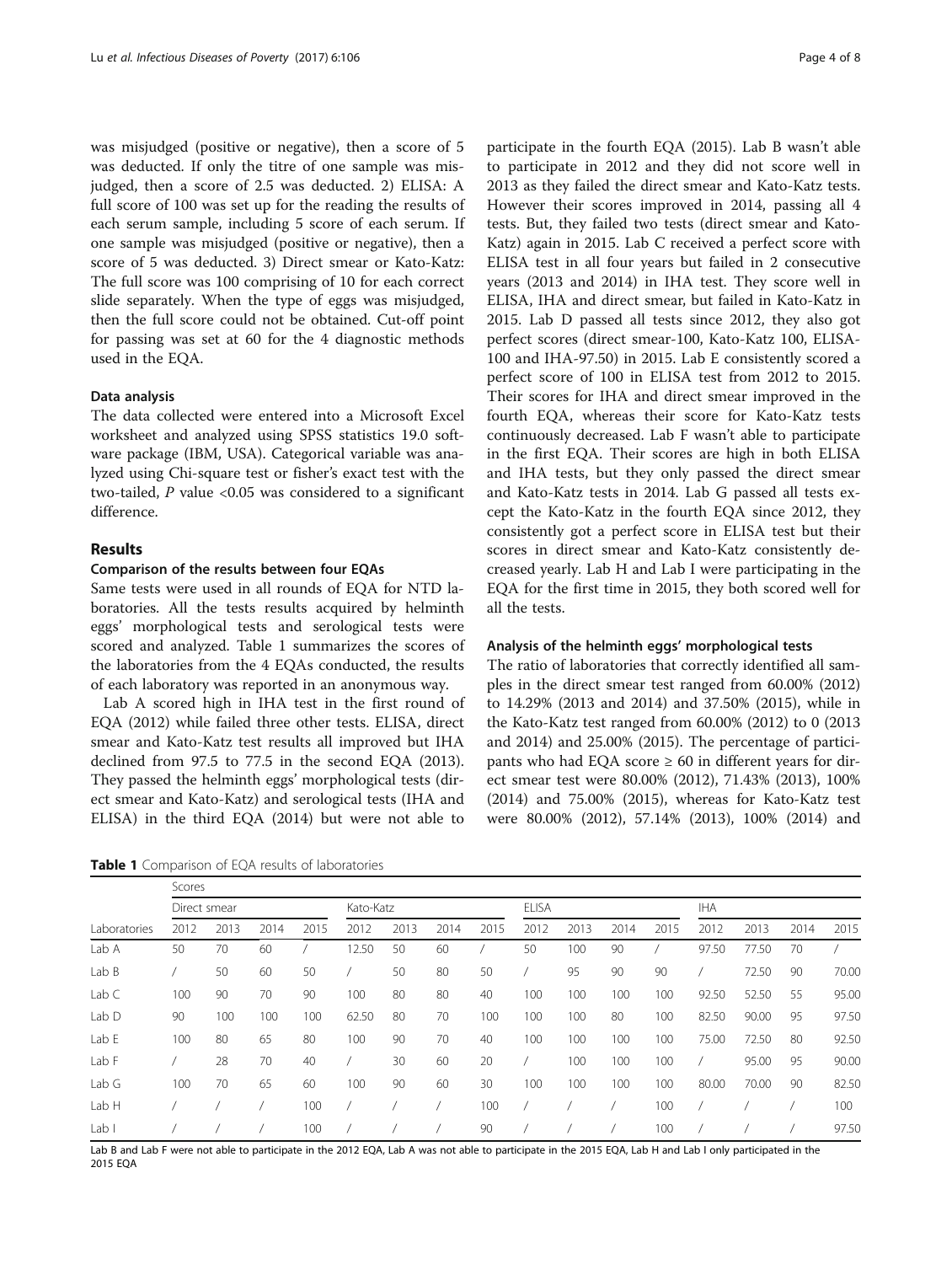37.50% (2015), respectively. The overall past rates (score  $\geq$  60) for Kato-Katz (68.65%) were lower than for direct smear (82.60%). A very low pass rate of laboratories with 37.50% was observed for Kato-Katz test in 2015, and five laboratories failed to pass the test (Table 2).

In the direct smear test, the detection rate of helminth eggs varied in different species, with A. lumbricoides being the highest at 94.07% in average, followed by hookworm (92.59%), E. vermicularis (90.74%), T. trichiura (84.81%), S. japonicum and Taenia spp. (81.48% in average), C. sinensis (74.07%), P. westermani (66.67%), F. buski (59.26%) and least was S. mansoni (29.63%). More details showed in Table [3](#page-5-0).

In the Kato-Katz test, the average rate of detection was 64.23%, with the highest for negative slide (90.91%) and the lowest for S. mansoni (13.64%). The detection rate of Taenia spp. was 85.19%, and detection rate of T. trichiura was 84.21%, while A. lumbricoides and C. sinensis were 74.07%, E. vermicularis was 66.67%, F. buski and S. japonicum were 59.26%, H. nana was 50%, P. westermani was 40.74% and S. mansoni was 13.64% (Table [3](#page-5-0)).

#### Analysis of the serological tests

For the positive or negative judgments of serum samples, the total coincidence rates of ELISA between 2012 and 2015 were 90.00%, 99.29%, 94.29% and 98.75%, respectively. While the total coincidence rates of IHA were respectively 100%, 95.00%, 90.00% and 97.50%. The overall coincidence rates of ELISA for positive samples (97.35%) were higher than those for negative samples (94.64%). On the contrary, the overall coincidence rates of IHA for positive samples (94.37%) were lower than those for negative samples (99.40%) (Table [4\)](#page-5-0).

When the titres of samples were taken into consideration, the results of IHA test showed that the coincidence rates for serum samples with different titres differed significantly between 2012 and 2015(Chi-square test,  $P < 0.001$ ). The overall coincidence rates for serum samples with titre = 1:40 was better than those for serum samples with titre  $= 1:20$  or 1:10, despite a very low ratio was recorded in 2013 (Table [5](#page-6-0)). Detecting low levels of serum antibody in patients with schistosomiasis remained problematic for IHA as indicated by the low coincidence rates for serum samples with titre = 1:20 or 1:10 (<50%).

#### **Discussion**

EQA scheme assesses the standard of laboratory testing and provide the data required as a starting point for improving standards. EQA can be used to compare laboratory performance, reveal potential problems associated with diagnostic kits or operations, provide objective evidence of testing quality, indicate areas in a laboratory requiring improvement and identify training needs [\[13](#page-7-0)]. EQA of laboratories also provides a channel of communication and a source of educational material. Previous reports on EQAs for toxoplasmosis serological testing, the diagnosis of dengue infection, the diagnosis of malaria and sleeping sickness, African public health microbiology laboratories or antimicrobial susceptibility testing demonstrate that the assessments improve the overall quality of testing and identify certain functional deficiencies requiring strengthening among the participating laboratories [\[14](#page-7-0)–[18\]](#page-7-0).

In this paper, we reviewed the results from the EQAs of national public health laboratories in detecting NTDs' parasitic infections in 6 countries of the WHO Western Pacific Region. The EQA scheme was conducted yearly in NIPD in Shanghai, China and was participated by nine laboratories from 6 countries. The assessment was expected to increase confidence in laboratory results that are used for diagnosis, surveillance as well as research.

The results of direct smear test and Kato-Katz test showed that eggs of S. mansoni was much more easily to be misjudged (average detection rates were 29.63% for direct smear method and 13.64% for Kato-Katz method, respectively). There was a problem for some participants in differentiating eggs of S. mansoni

|      |              |                             | Score $= 100$ |           | $100 >$ Score $\geq 60$ |           | Score $< 60$   |           |
|------|--------------|-----------------------------|---------------|-----------|-------------------------|-----------|----------------|-----------|
| Year | Tests        | No. of<br>participated labs | No. of labs   | Ratio (%) | No. of labs             | Ratio (%) | No. of labs    | Ratio (%) |
| 2012 | Direct smear | Ċ.                          | 3             | 60.00     |                         | 20.00     |                | 20.00     |
|      | Kato-Katz    |                             | 3             | 60.00     |                         | 20.00     |                | 20.00     |
| 2013 | Direct smear |                             |               | 14.29     | 4                       | 57.14     | $\overline{2}$ | 28.57     |
|      | Kato-Katz    |                             | 0             | 0         | 4                       | 57.14     | 3              | 42.86     |
| 2014 | Direct smear |                             |               | 14.29     | 6                       | 85.71     | $\mathbf{0}$   | 0         |
|      | Kato-Katz    |                             | 0             | 0         |                         | 100       | $\mathbf{0}$   | 0         |
| 2015 | Direct smear | 8                           | 3             | 37.50     | 3                       | 37.50     | $\mathfrak{D}$ | 25.00     |
|      | Kato-Katz    | 8                           |               | 25.00     |                         | 12.50     |                | 62.50     |

Table 2 Overview of the helminth eggs' morphological tests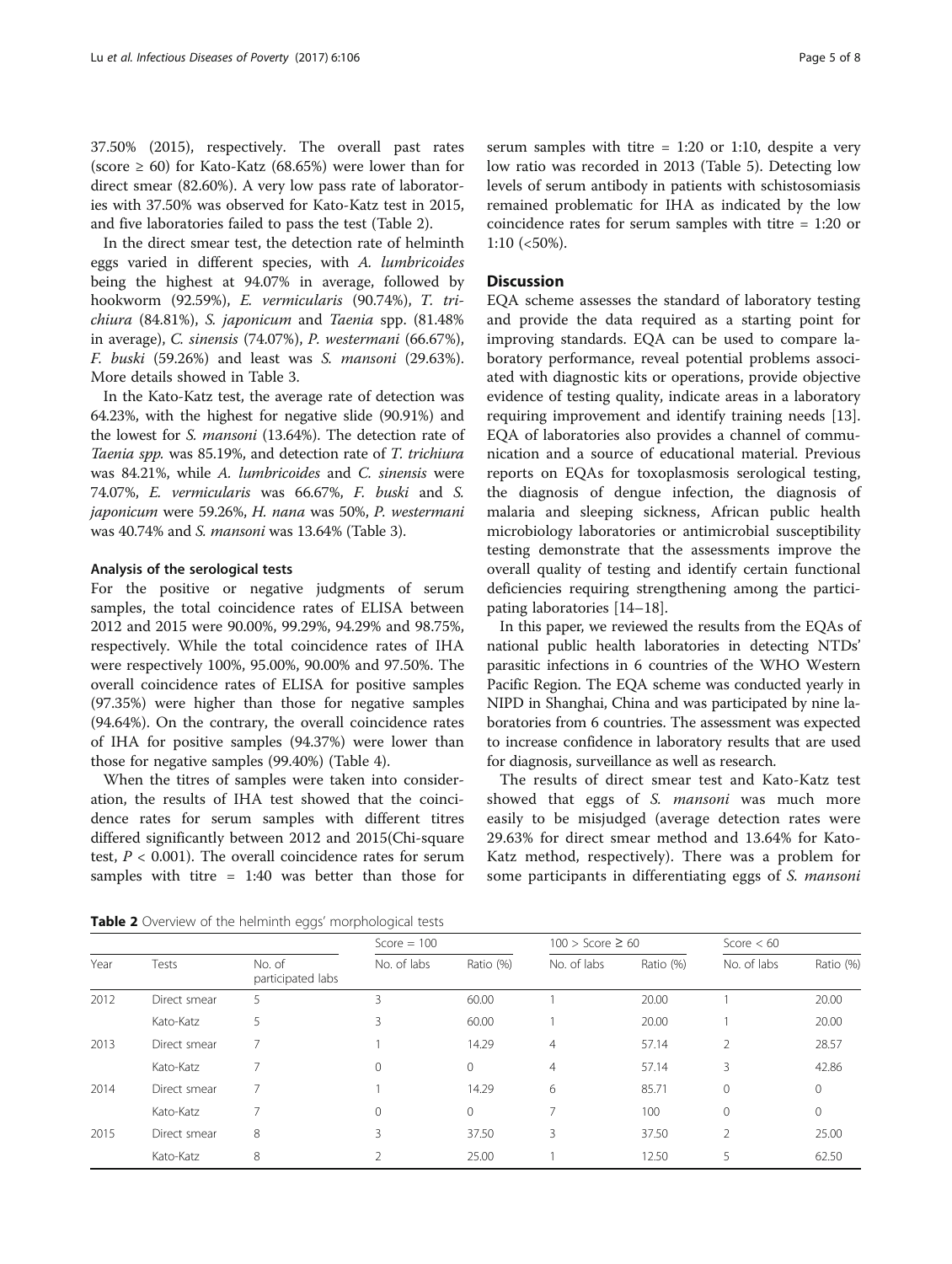| Direct smear                      |                  | Kato-Katz       |                        |  |  |
|-----------------------------------|------------------|-----------------|------------------------|--|--|
| Average detection rate<br>Species |                  | Species         | Average detection rate |  |  |
| A. lumbricoides                   | 94.07% (25.4/27) | A. lumbricoides | 74.07% (20/27)         |  |  |
| C. sinensis                       | 74.07% (20/27)   | C. sinensis     | 74.07% (20/27)         |  |  |
| E. vermicularis                   | 90.74% (24.5/27) | E. vermicularis | 66.67% (18/27)         |  |  |
| F.buski                           | 59.26% (16/27)   | F. buski        | 59.26% (16/27)         |  |  |
| Hookworm                          | 92.59% (25/27)   | H. nana         | 50.00% (4/8)           |  |  |
| P. westermani                     | 66.67% (18/27)   | P. westermani   | 40.74% (11/27)         |  |  |
| S. japonicum                      | 81.48% (22/27)   | S. japonicum    | 59.26% (16/27)         |  |  |
| S. mansoni                        | 29.63% (8/27)    | S. mansoni      | 13.64% (3/22)          |  |  |
| Taenia spp.                       | 81.48% (22/27)   | Taenia spp.     | 85.19% (23/27)         |  |  |
| T. trichiura                      | 84.81% (22.9/27) | T. trichiura    | 84.21% (16/19)         |  |  |
|                                   |                  | Negative        | 90.91% (20/22)         |  |  |

<span id="page-5-0"></span>Table 3 Average detection rate of parasite eggs using direct smear method and Kato-Katz method

from those of Fasciola hepatica, F. buski and P. westermani. Since S. mansoni infection can be diagnosed by fecal examination, but adults in human infections are rare. This may probably explain why some laboratories lack the relevant experience in identifying the specie of eggs. It also should be noted that speciesspecific diagnosis based on the egg morphology is difficult for their similar shapes and sizes. Hence, not only did accurate and species-specific diagnosis require highly qualified laboratory personnel and appropriate equipment, but continued EQA schemes was necessary for enhancing and sustaining diagnostic performance [[19](#page-7-0)].

The detection rates of other species of eggs varied with different diagnostic method (direct smear or Kato-Katz). Some laboratories could identify the eggs (such as S. japonicum eggs, P. westermani eggs) using direct smear method, but none of them could identify the same eggs using Kato-Katz method. The results of direct smear test and Kato-Katz test indicated that the overall capacity of discriminating the helminthes eggs still needs improvement. The laboratories needed more practice to improve the accuracy of detections.

In the serological tests, all laboratories passed the ELISA and IHA tests in all years, except Lab A in 2012 and Lab C in 2013, when the positive or negative judgments of serum samples only were taken into consideration. While for the determination of the titer, the coincidence rates for serum samples declined significantly and a large variability in the IHA results of different titres was found. One reason for the large variability could be that results of IHA were observed with naked eyes, and were subject to inaccuracy of technicians' subjective judgment and experience. Contamination was another factor which affects the results. We also found out that some participants had no much experience in using IHA and not highly skilled in serological detection methods. The participants also had problems in judging the results obtained from the kits. The reliable identification of parasitic infections required in-depth training, expertise and experience. Therefore, basic immunological theory was needed for all participants.

This EQA of national public health laboratories in detecting NTDs' parasitic infections in the Western Pacific

Table 4 Overview of the serological tests

| Year | Tests        | Coincidence rate for<br>positive samples (%) | Coincidence rate for<br>negative samples (%) | Total coincidence rate (%) |
|------|--------------|----------------------------------------------|----------------------------------------------|----------------------------|
| 2012 | ELISA        | 92.00% (69/75)                               | 84.00% (21/25)                               | 90.00% (90/100)            |
|      | <b>IHA</b>   | 100% (75/75)                                 | 100% (25/25)                                 | 100% (100/100)             |
| 2013 | ELISA        | 99.05% (104/105)                             | 100% (35/35)                                 | 99.29% (139/140)           |
|      | <b>IHA</b>   | 93.33% (98/105)                              | 100% (35/35)                                 | 95.00% (133/140)           |
| 2014 | <b>ELISA</b> | 97.62% (41/42)                               | 89.29% (25/28)                               | 94.29% (66/70)             |
|      | <b>IHA</b>   | 83.33% (35/42)                               | 100% (28/28)                                 | 90.00% (63/70)             |
| 2015 | ELISA        | 100% (80/80)                                 | 97.50% (78/80)                               | 98.75% (158/160)           |
|      | <b>IHA</b>   | 96.25% (77/80)                               | 98.75% (79/80)                               | 97.50% (156/160)           |
|      |              |                                              |                                              |                            |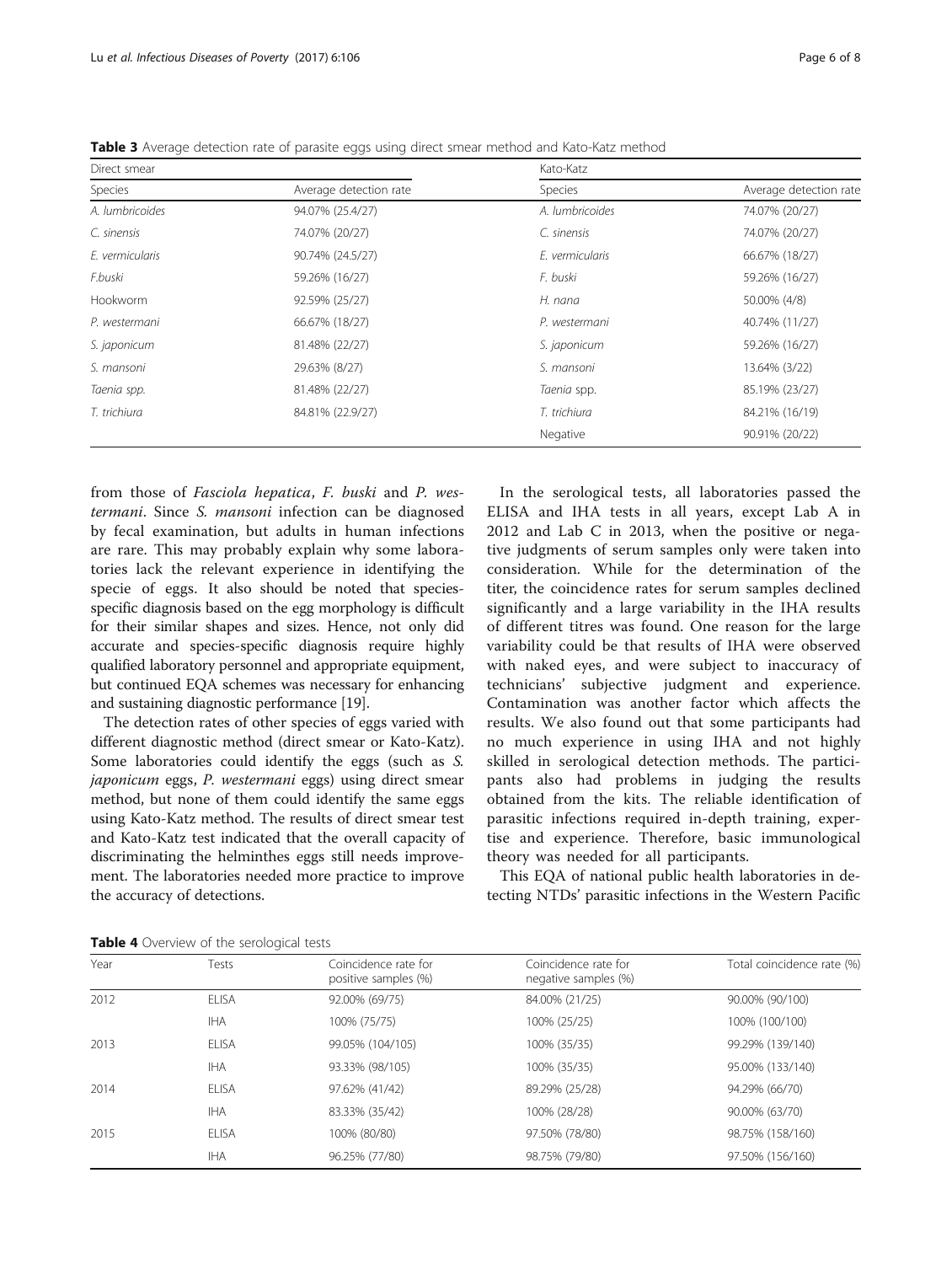<span id="page-6-0"></span>Table 5 Coincidence rates for serum samples with different titres

| Year | <b>Titres</b> | Coincidence rate (%) |
|------|---------------|----------------------|
| 2012 | 1:40          | 92.00% (23/25)       |
|      | 1:20          | 48.00% (12/25)       |
|      | 1:10          | 44.00% (11/25)       |
| 2013 | 1:40          | 34.30% (12/35)       |
|      | 1:20          | 40.00% (14/35)       |
|      | 1:10          | 51.43% (18/35)       |
| 2014 | 1:40          | 85.71% (12/14)       |
|      | 1:10          | 42.86% (12/28)       |
| 2015 | 1:40          | 73.44% (47/64)       |
|      | 1:10          | 50.00% (8/16)        |

Region also had some limitations. First, not all of the participating laboratories were equally familiar with the SOPs and some of the laboratories use different methods and procedures in their routine diagnostic work. Second, some laboratories were not able to participate in every round of EQA due to logistics reason. Without the testing results of these laboratories would affect the comparison between different laboratories and years. Third, samples used in helminth eggs' morphological tests should also be expanded to include common parasites seen in participating countries. It is important that laboratories know as many parasites as they can because of increasing migration and population movement which also increased the risk of getting infections not common in their own country.

EQA results from 2012 to 2015 show that there is an improvement with the laboratories' capacity in helminthiasis diagnosis although the participants of each round EQA were not the same persons and there were individual differences in their detection capacity. Furthermore, some of the participants still need improvement especially in the direct smear and Kato-Katz methods. Laboratories who participated in the EQA agree that this activity is a useful way to assess the capacity of laboratories, and that this needs to be continued and sustained.

Participation in an Inter Laboratory Comparison (ILC) programme, such as EQA or proficiency testing, is significant for medical laboratories according to ISO 15189 [\[20](#page-7-0)]. It allows for participating laboratories assess whether their testing results are comparable with other laboratories testing results. Moreover, when their results are discrepant with expected results, the EQA provider and participating laboratories are supposed to analyze and manage the results of EQA and implement correctives action to improve its performance levels [\[14](#page-7-0)].

Future emphasis may focus on capacity building and strengthening of laboratories in the region, including intensive training, establishment of standardized reference laboratories and sustained external evaluation system. NIPD Shanghai and WHO aim to continuously implement the EQA yearly and increase the number of specimens analyzed, expand to other laboratories and countries not currently participating. Furthermore, the same staffs from participating laboratories will be invited for the next EQAs to avoid the individual differences in their detection capacity affecting the results. We hope the governments in countries around WHO Western Pacific Region will pay more attention to these, especially the establishment of a standardizing network of reference laboratories.

#### Conclusion

This study found that a continuous monitoring of laboratories by EQAs has been beneficial to the participating laboratories. The EQA programme identified certain deficiencies which were needed to overcome and improved the laboratories' performance in helminthiasis diagnosis. However, further optimization of accuracy and uniformity in NTDs diagnosis remains a big challenge. Finally, regular training activities on parasite identification should be conducted nationally or regionally to improve and strengthen the technicians' skills. EQAs could provide opportunities for knowledge sharing and also be expanded online through website.

#### Additional file

[Additional file 1:](dx.doi.org/10.1186/s40249-017-0319-x) Multilingual abstracts in the five official working languages of the United Nations. (PDF 679 kb)

#### Acknowledgement

We are grateful to the director of the National Institute for Parasitic Diseases (NIPD) of China CDC, Professor Xiao-nong Zhou for the support to the EQAs and critically reading the manuscript. We thank all of the national reference or public health laboratories for participating the EQAs. We would also like to thank Dr. Lan-hua Li for assistance in statistics analysis.

#### Funding

This work was financially supported by the WHO Regional Office for the Western Pacific, the National Science and Technology Major Program (Grant No. 2012ZX10004–220), and the data analysis was partially supported by China-UK Global Health Support Programme (Grant No. GHSP-CS-OP2).

#### Availability of data and materials

We will not share the original data of the score table to protect the participants' privacy. We would like to share statistical results, please contact the corresponding author for data requests.

#### Authors' contributions

YL, GG, SHC and JXC conceived and designed the study. YL, SHC, LL, YCC, YHC, LA, MXC and HNC performed the laboratory work and assisted in the data collection. YL, SHC and JXC analyzed the data. YL, GG and JXC drafted and revised the manuscript. All the authors read and approved the final version of the manuscript for submission.